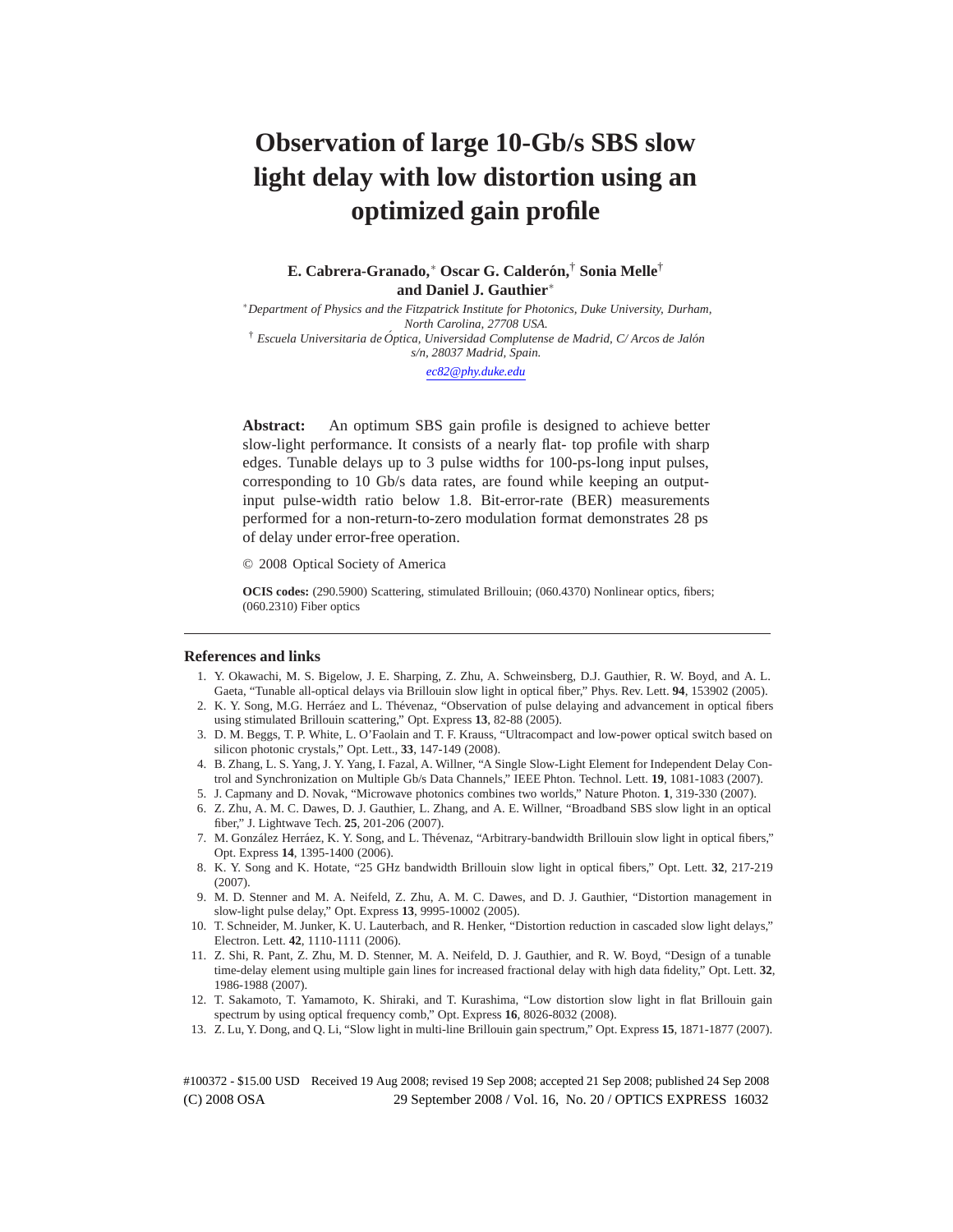- 14. L. Yi, Y. Jaouen, W. Hu, Y. Su, and S. Bigo, "Improved slow-light performance of 10 Gb/s NRZ, PSBT and DPSK signals in fiber broadband SBS," Opt. Express **15**, 16972-16979 (2007).
- 15. R. Pant, M. D. Stenner, M. A. Neifeld, and D. J. Gauthier, "Optimal pump profile designs for broadband SBS slow-light systems," Optics Express **16**, 2764-2777 (2008).
- 16. T. Schneider, "Time delay limits of stimulated-Brillouin-scattering-based slow light systems," Opt. Lett. **33**, 1398 (2008)
- 17. T. Tanemura, Y. Takushima and K. Kikuchi, "Narrowband optical filter, with a variable transmission spectrum, using stimulated Brillouin scattering in optical fiber," Opt. Lett. **27**, 1552-1554 (2002).
- 18. J. B. Khurgin, "Performance limits of delay lines based on optical amplifiers," Opt. Lett. **31**, 948-950 (2006).
- 19. A. Zadok, A. Eyal and M. Tur, "Gigahertz-wide optically reconfigurable filters using stimulated Brillouin scattering," J. Light. Tech. **25**, 2168-2174 (2007).
- 20. H. Shalom, A. Zadok, M. Tur, P.J. Legg, W. D. Cornwell and I. Andonovic, "On the Various Time Constants of Wavelength Changes of a DFB Laser Under Direct Modulation," IEEE J. Quant. Elect. **34**, 1816-1822 (1998).
- 21. A. Zadok, A. Eyal, and M. Tur, "Extended delay of broadband signals in stimulated Brillouin scattering slow light using synthesized pump chirp," Opt. Express **14**, 8498-8505 (2006).
- 22. A. Zadok, O. Raz, A. Eyal, and M. Tur, "Optically Controlled Low-Distortion Delay of GHz-Wide Radio-Frequency Signals Using Slow Light in Fibers," IEEE Photonics Technol. Lett. 19, 462-464 (2007).
- 23. D. Cotter, "Suppression of Stimulated Brillouin Scattering during transmission of high-power narrowband laser light in monomode fiber," Electron. Lett. **18**, 638-640 (1982).
- 24. M. Denariez and G. Bret,"Investigation of Rayleigh wings and Brillouin stimulated scattering in liquids," Phys. Rev. **171**, 160-171 (1968).
- 25. B. Zhang, L. Yan, I. Fazal, L. Zhang, A. E. Willner, Z. Zhu, and D. J. Gauthier, "Slow light on Gbit/s differentialphase-shift-keying signals," Opt. Express **15**, 1878-1883 (2007).

## **1. Introduction**

Stimulated Brillouin scattering (SBS) in standard optical telecommunication fibers has proven effective in realizing slow light at room temperature and thus has become a very interesting candidate for all-optical processing in telecommunications networks [1]-[8]. The few pulse widths of delay obtained up to date have shown to benefit tasks such as fast switching [3], clock resynchronization [4] or analog optical processing [5].

In SBS slow light, the delay experienced by the pulses depends on the SBS gain, which is proportional to the pump power and hence can be adjusted in real time. The main drawback of SBS slow light for use in modern communication systems is the inherently small bandwidth of the gain for a monochromatic pump beam, which is ∼40 MHz in standard optical fibers. This narrow bandwidth translates into large distortion of the delayed pulses for data rates above  $\sim$ 40 Mb/s. Thus, broadening the bandwidth to allow transmission of pulses at typical telecommunication data rates of 10 Gb/s without distortion is required.

Stenner *et al.* [9] showed that the frequency-dependent gain (the so-called filtering effect) is the dominant cause for distortion. Furthermore, they showed that distortion can be reduced using two gain lines, which flatten the gain over a finite bandwidth. Different studies have followed this approach to minimize distortion while maximizing the achievable fractional delay. Schneider *et al.* [10] showed a ∼30% reduction of the pulse broadening using three different Brillouin gain lines in a two-stage-delay-line. Shi *et al.* [11] showed an increase by a factor of two in the fractional delay at three times larger modulation bandwidth for an optimized triplegain-line medium as compared with a simple-gain-line. More recently Sakamoto *et al.* [12] used 20 discrete line pump spectra to suppress the broadening factor (defined as the outputto-input pulse-width ratio) to 1.19 for 5.44-ns-long pulses in a two-stage-delay-line. However, all of these approaches are based on the use of a multiple pump spectral lines by means of an external phase or intensity modulator, which limits the maximum bandwidth achievable to a hundred of MHz with present-day commercially-avaliabe modulators. The maximum value obtained up to now using this approach is  $\sim$ 330 MHz [13].

Larger bandwidths have been obtained by directly modulating the injection current of the pump laser. Herráez *et al.* [7] were the first to demonstrate this effect, broadening a 35 MHz SBS

(C) 2008 OSA 29 September 2008 / Vol. 16, No. 20 / OPTICS EXPRESS 16033 #100372 - \$15.00 USD Received 19 Aug 2008; revised 19 Sep 2008; accepted 21 Sep 2008; published 24 Sep 2008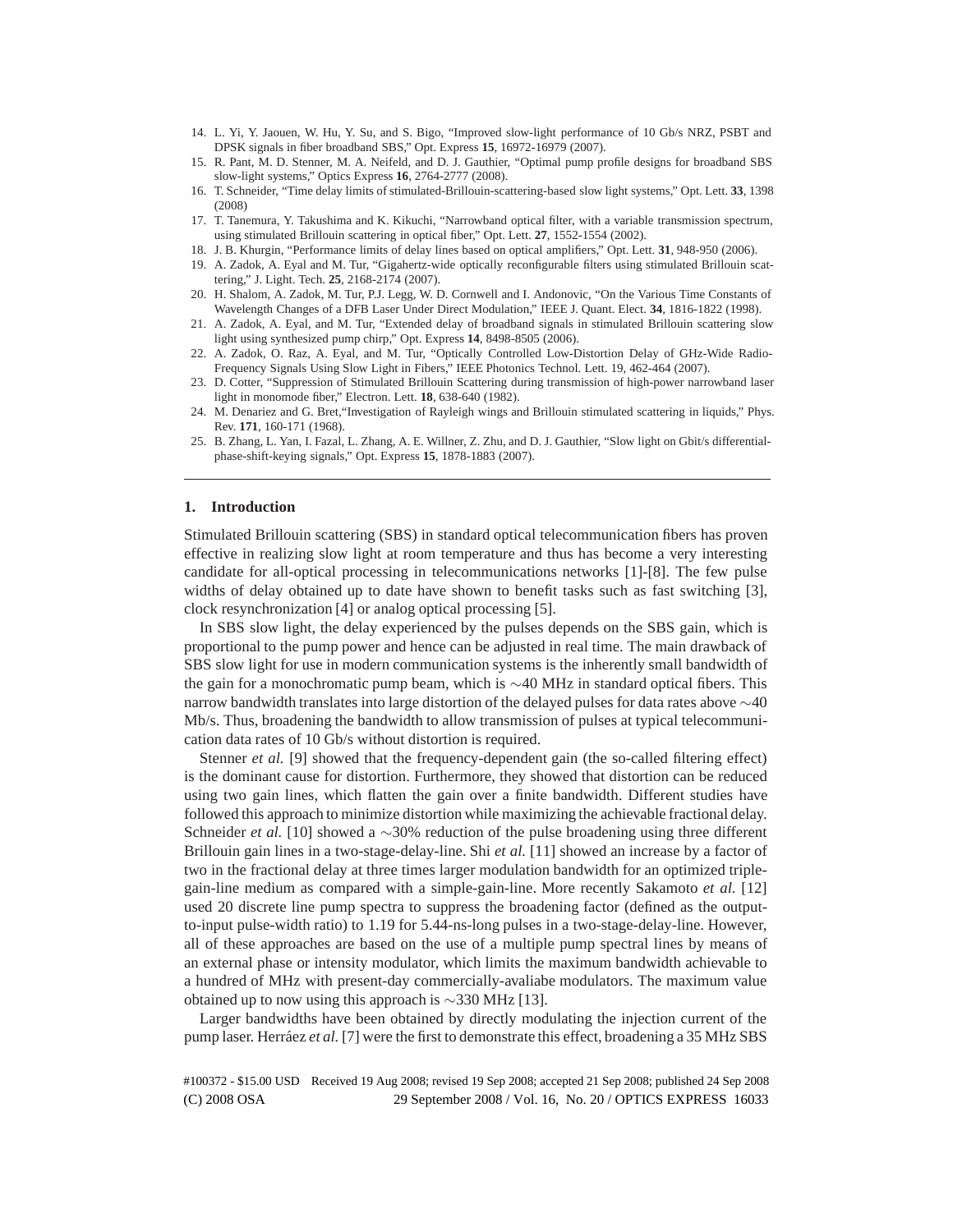gain line to 325 MHz. Zhu *et al.* [6] created a 12.6-GHz-wide Gaussian-shaped SBS gain profile by modulating the pump laser current with a Gaussian noise source. They obtained a delay of 47 ps for 75-ps-long input pulses. However, frequency-dependent gain is still present for the Gaussian profile, which causes pulse distortion for large delays. Recently, direct modulation of the pump laser current by a super-Gaussian noise source has been performed by Yi *et al.* [14]. They showed that the filtering effect is reduced with this scheme because the edges of the gain profile are sharpened. Their experiments showed a maximum time delay of 35 ps for a 10 Gb/s NRZ signal with error-free operation.

Optimization of a broadband gain profile has been conducted theoretically by Pant *et al.* [15] to determine the SBS gain profile that minimizes distortion under the constraint of a maximum available pump power. They found that the optimum profile is essentially a flat-top gain spectrum with sharp edges, surrounded by narrow absorption features for bandwidths below 7 GHz. Above 7 GHz, the absorption features are no longer needed. Their calculations reveal an increase in delay by a factor of 1.3 in comparison to a Gaussian-shaped gain profile for a fixed pump power and allowed pulse distortion. More recently, Schneider [16] obtained essentially the same results, showing an enhancement of the time delay when two narrow losses are superimposed at the wings of the gain. Khurgin [18] also show an improvement in the delay performance with distortion contraints when the gain is flattened. Moreover, Tanemura *et al.* [17] and Zadok *et al.* [19] also designed flat-top SBS gain profiles to obtain low-distortion narrow-band filters for microwave photonic applications with 3-dB bandwidths up to 2.5 GHz.

Here, we develop a systematic procedure to minimize distortion while maximizing pulse delay for data rates of 10 Gb/s, which has not been addressed by other studies to the best of our knowledge. We approach this task by generating an optimum broadband SBS gain profile, which, according to the discussion above, consists of a nearly rectangular spectral profile. The procedure described in this work can be easily generalized to any DFB laser used as the pump in SBS slow-light experiments. Although, as it has been mentioned before, a super-Gaussian profile has already been obtained using a super-Gaussian noise distribution to modulate the injection current [14], the procedure performed in our work allows one to obtain a wider gain profile with sharper edges for a given modulation amplitude.

In order to fulfill this goal, we directly modulate the laser injection current with an optimized waveform. To obtain the optimum profile, we start with a waveform that accounts for the transient behavior of the instantaneous pump laser frequency, following the work of Shalom *et al.* [20]. This approach has also been used by Zadok *et al.* [21, 22] to design a pump spectrum with sharp edges. In particular, in Ref. [21] they showed an increase in the delay by a factor of 30% for 270-ps-long pulses, compared with random modulation of the pump laser injection current. However, the gain profiles they obtained deviate substantially from a flat-top profile. On the other hand, the results in our approach, we measure the transient behavior of the pump laser frequency for a step change in the injection current and use this information as the input to an iterative scheme that allows us to obtain an optimum spectral profile.

The paper is organized as follows. Section II describes the procedure to obtain the flat-top SBS gain profile, and accounts for the results. Section III describes the delay performance for 100-ps-long pulses and quantifies the pulse distortion by the output-to-input pulse-width ratio. Section IV shows the BER measurements for a 10 Gb/s non-return-to-zero (NRZ) data format and the maximum delay achieved with error-free operation. Finally, Section V summarizes our main conclusions.

## **2. Experimental design of the optimal SBS gain profile**

It is well known that modulating the injection current of DFB lasers causes the frequency of the output light to change, which has been used extensively to broaden the pump spectrum [23].

(C) 2008 OSA 29 September 2008 / Vol. 16, No. 20 / OPTICS EXPRESS 16034 #100372 - \$15.00 USD Received 19 Aug 2008; revised 19 Sep 2008; accepted 21 Sep 2008; published 24 Sep 2008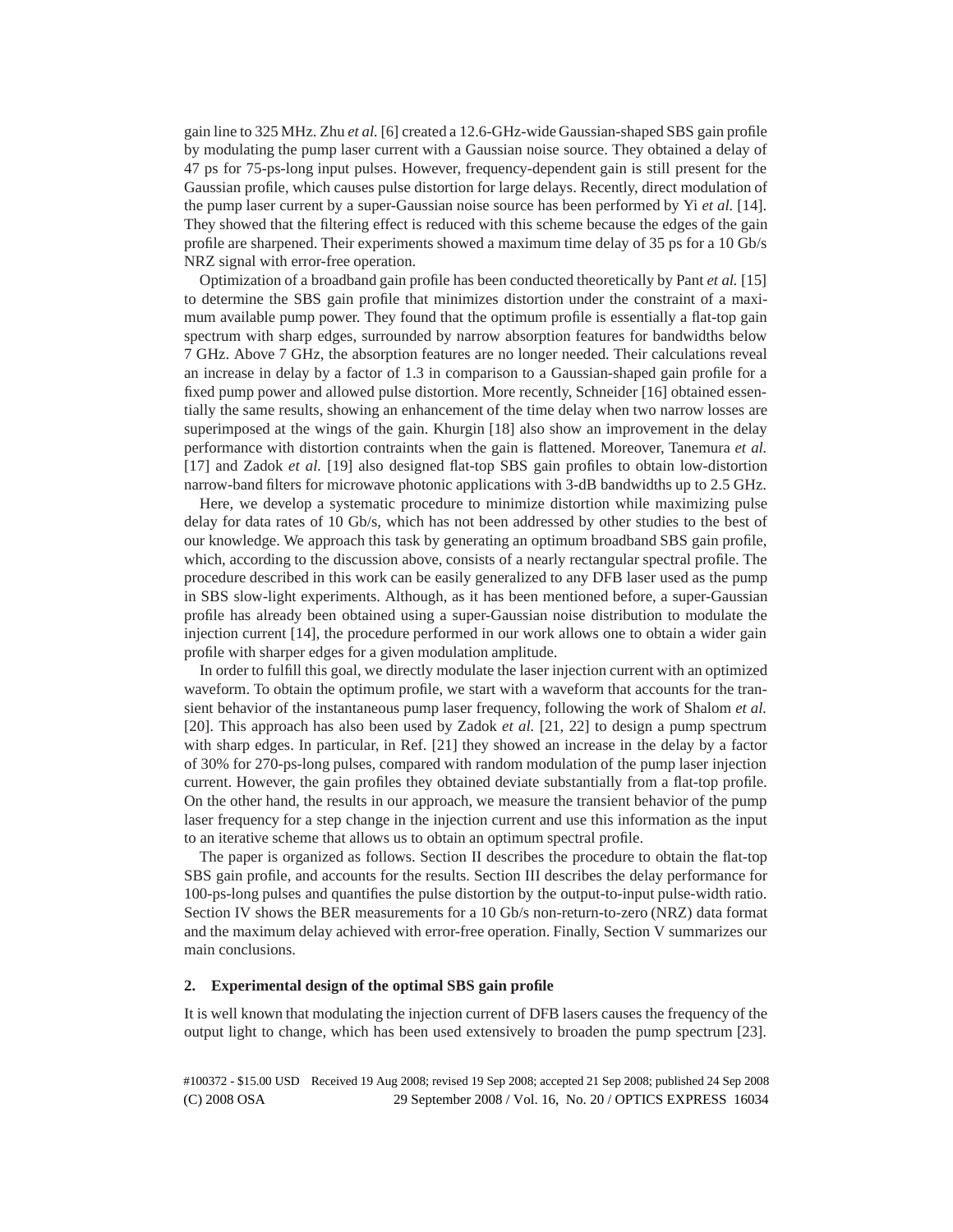The resultant SBS gain spectrum is then given by the convolution of the pump spectrum with the complex gain of the medium [24], which has a Lorentzian profile. To design an optimum broadband SBS gain profile, we must generate a suitable pump spectrum and hence tailor the injection current waveform.

The frequency chirp of the laser beam under current modulation has two main contributions, as described in Ref. [20]. The first is called adiabatic chirp, which is associated with the effect of the injection current on the index of refraction of the laser cavity. It follows almost instantaneously the current variation and increases the laser frequency for an increasing current. The second contribution is a thermal chirp. A sudden increase of the injection current is followed by a slower temperature increase, which modifies the index of refraction and hence the frequency. This frequency variation has an exponential time dependence under a step change of current and is opposite to the adiabatic chirp. The time constants that describes this frequency change depend on the thermal constants of the different layers of the laser, and can be as fast as a few nanoseconds [20]. Therefore, even for fast modulation of the injection current, an analysis of these time constants and the adiabatic chirp is necessary to obtain a precise design of the laser spectrum.

To obtain an optimized waveform for modulating the pump laser current, we generalize the semi-empirical model introduced in Ref. [20]. In particular, we assume that the change of the instantaneous frequency under a current variation is given by

$$
v(t) - v_0 = \alpha [i(t) - i_0]^2 + \beta [i(t) - i_0] - h_T \otimes [i(t) - i_0].
$$
 (1)

Here, the first two terms on the right-hand-side of Eq. 1 account for the adiabatic chirp, where we have included a nonlinear contribution with coefficient  $\alpha$ . This is the first time that a nonlinear dependence on the injection current has been considered to the best of our knowledge. We will show below that this contribution must be taken into account to design an optimum slow-light channel at bandwidths exceeding a few GHz. The coefficient  $\beta$  measures the usual linear adiabatic chirp, as described in Ref. [20]. Both  $\alpha$  and  $\beta$  are parameters describing a particular DFB laser, while  $v_0$  is the reference frequency value for a background injection current  $i<sub>0</sub>$ . The modulation waveform of the current is given by  $i(t)$ . The thermal chirp is described by the convolution between the injection current with the impulse response of the thermal chirp  $h<sub>T</sub>$ , which is given by

$$
h_T = \sum a_n e^{-t/\tau_n} \tag{2}
$$

We measure the frequency chirp by beating the modulated pump laser beam with a second unmodulated beam generated by an auxiliary laser. If  $i(t)$  takes the form of a step function, the beat frequency undergoes a sudden change followed by an exponential decay to a stationary value  $\Delta v_{st}$ . While the thermal chirp is responsible for the exponential decay, the adiabatic chirp determines  $\Delta v_{st}$  where the contribution of the last term in Eq. 1 tends to zero for a step change in  $i(t)$ . Figure 1 shows  $\Delta v_{st}$  as a function of the step amplitude  $i-i_0$  for a pump laser used in one part of our experiments (Sumitomo Electric, model STL4416), where a substantial quadratic dependence is visible. By fitting the adiabatic-chirp part of Eq. 1 to the data, we find  $\alpha = 0.0013$ GHz/mA<sup>2</sup> and  $\beta = 0.36$  GHz/mA.

To obtain the values of the parameters  $a_n$  and  $\tau_n$  that characterize the thermal chirp, we measure the total chirp produced by a step change in  $i(t)$ . According to Eqs. (1) and (2) the thermal chirp leads to a multi-exponential decay of the beat frequency. Therefore, we can obtain the values of  $a_n$  and  $\tau_n$  by fitting the temporal evolution of the frequency to a sum of exponentials. We find that the dominant contributions to the thermal chirp can be captured using three time constants, whose values are given in Table 1. Note that the dominant term has a rather fast time constant of only 7.5 ns.

(C) 2008 OSA 29 September 2008 / Vol. 16, No. 20 / OPTICS EXPRESS 16035 #100372 - \$15.00 USD Received 19 Aug 2008; revised 19 Sep 2008; accepted 21 Sep 2008; published 24 Sep 2008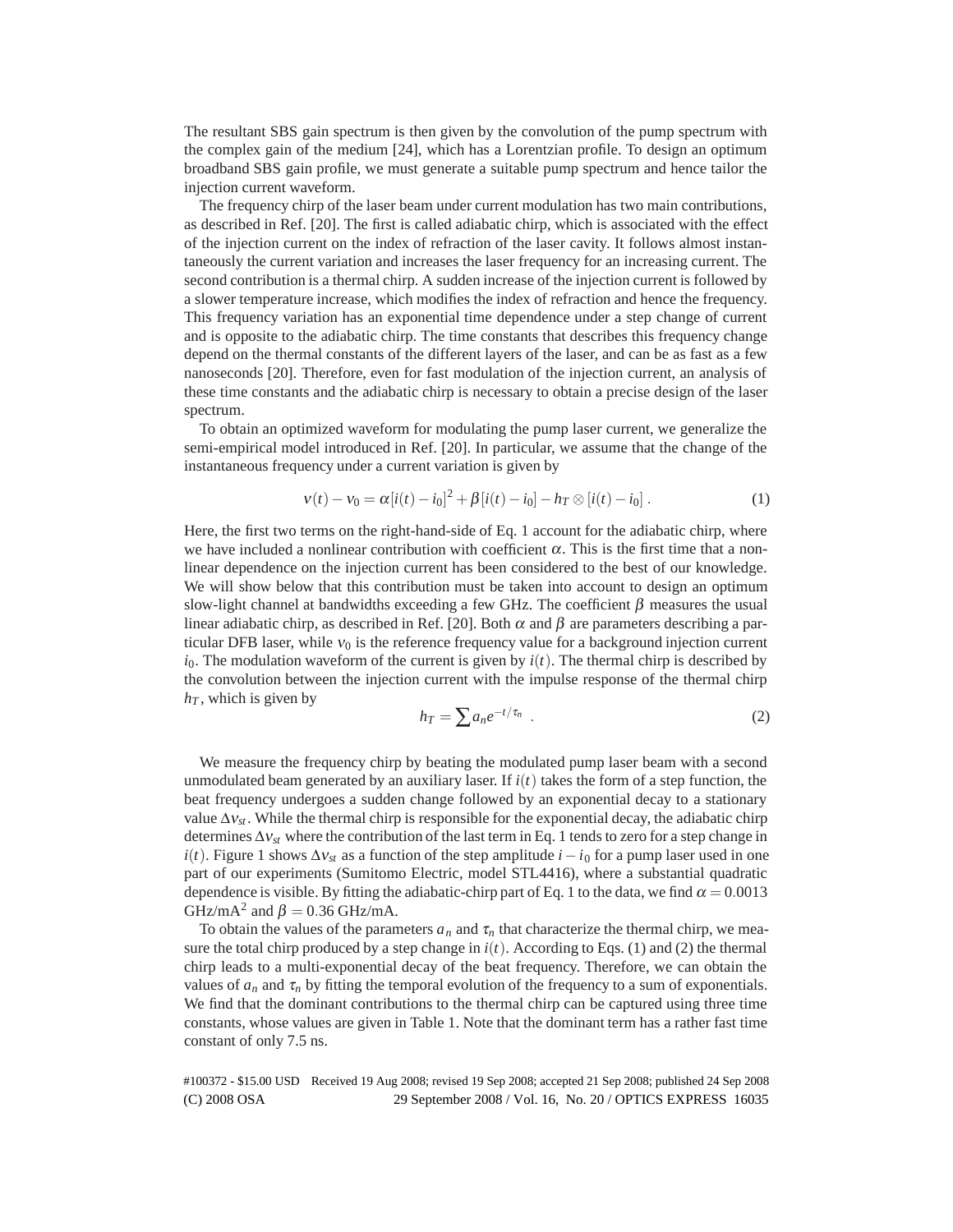

Fig. 1. Adiabatic frequency chirp of the Sumitomo laser. Experimentally measured (solid squares) stationary values of the frequency shift as a function of the step change in the injection current  $i - i_0$ . Fit to the data (solid line) using the function  $\Delta v(t) = 0.29 \text{ GHz} +$ 0.36 GHz/mA  $\cdot (i - i_0) + 0.0013$  GHz/mA<sup>2</sup>  $\cdot (i - i_0)^2$ , where  $i_0$  is 30 mA.



Fig. 2. Modulation waveform (left column) and measured SBS gain profile (right column) for triangular modulation (upper row), with the addition of the quadratic term (middle row), and for the optimum waveform (lower row). Here,  $i_0 = 90$  mA.

(C) 2008 OSA 29 September 2008 / Vol. 16, No. 20 / OPTICS EXPRESS 16036 #100372 - \$15.00 USD Received 19 Aug 2008; revised 19 Sep 2008; accepted 21 Sep 2008; published 24 Sep 2008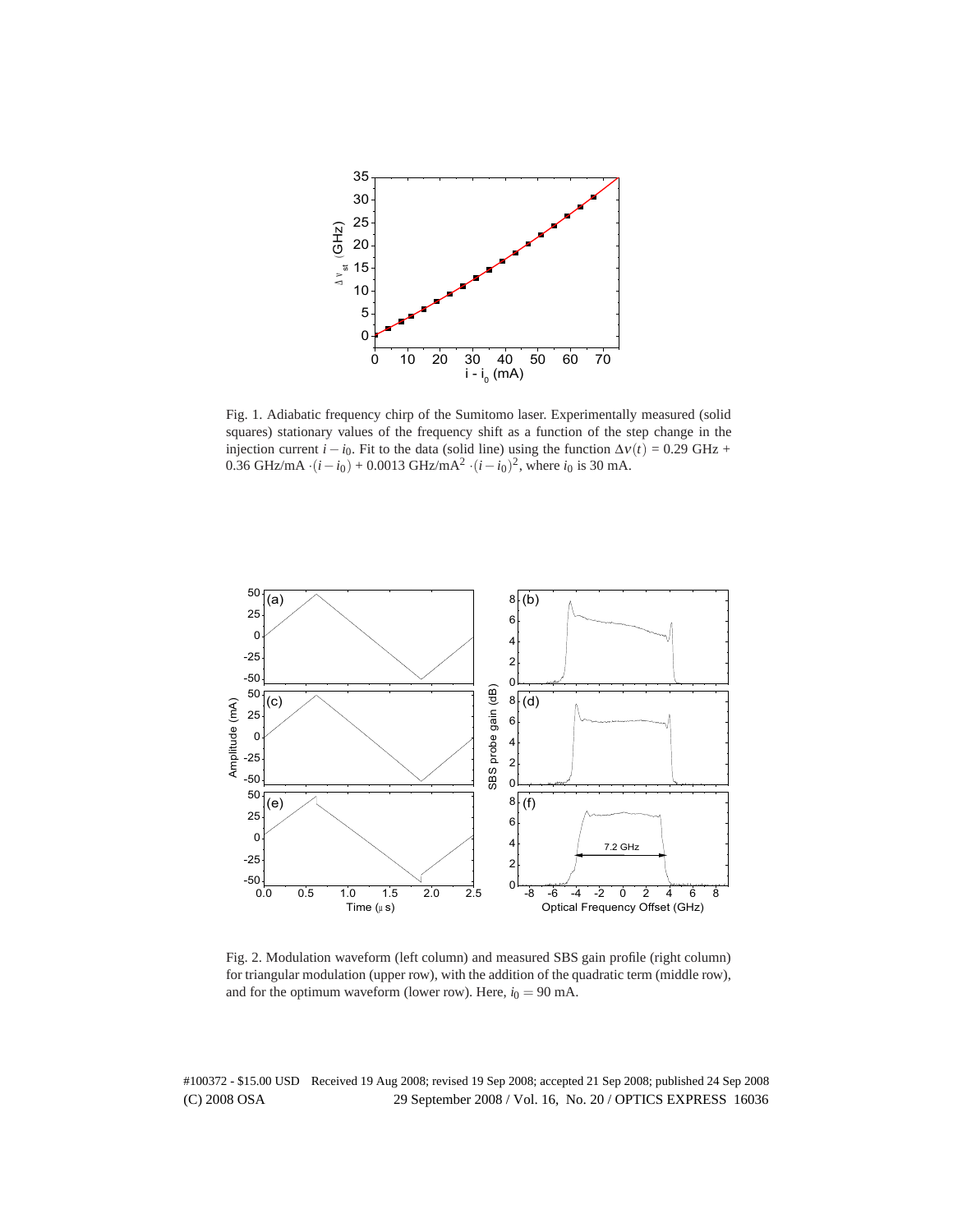| $a_i$ (GHz/mA) | 0.14 | 0.013 | 0.001 |
|----------------|------|-------|-------|
| $\tau_i(n_S)$  |      |       | 190   |

Table 1. Time constants and coefficients of the impulse response of the thermal chirp.

To optimize the SBS gain spectrum, we modulate initially the injection current with a triangular function with amplitude  $\Delta i_{max} = 50$  mA (see Fig. 2(a)), generated by an arbitrary waveform generator (Tektronix, AFG3251). There is a great latitude in choosing the modulation period *T*. It must be much shorter than the transit time of light through the optical fiber that serves as the slow light medium (10  $\mu$ s in our case). On the other hand, longer *T* produces a broader spectrum for a given injection current. We choose  $T = 2.5 \,\mu s$ .

Figure 2(b) shows the measured SBS gain profile using the triangular modulation waveform with  $i_0 = 90$  mA. It is seen clearly that the resultant gain profile is asymmetric. To explain this behavior, we calculate the time derivate of the adiabatic frequency chirp, which indicates, in first approximation, the time spent at each frequency in one period. A nearly constant value of this derivative is required to achieve a flat spectrum profile. For the sake of simplicity, we focus on the semi-period  $[T/4, 3T/4]$  as the frequency goes through the whole range of possible values. The value of the derivative is  $d\Delta v(t)/dt = -(4/T)\Delta i_{max}[2\alpha\Delta i_{max}(2-4t/T)+\beta]$ . This expression clearly shows a linear dependence on time due to the presence of the nonlinear adiabatic chirp, which causes the asymmetry shown in the gain profile. The maximum variation of this term is  $16\alpha\Delta i_{max}^2/T$ , which is almost 50% of the maximum value of  $d\Delta v(t)/dt$  for these laser parameters. This result shows that the nonlinear term of the adiabatic chirp is affecting substantially the slow light performance at large bandwidths where high current modulation amplitudes are used.

Correcting this asymmetry can be accomplished by adding a small quadratic term to the triangular waveform, which results in the SBS gain lineshape shown in Fig. 2(d). The modulation function is then given by

$$
i(t) = \Delta i_{max} \begin{cases} at^2 + (4/T - aT/4)t & \text{if } t \le T/4 \\ at^2 - (4/T + a3T/4)t + 2 + 2aT^2/4^2 & \text{if } T/4 < t \le 3T/4 \\ at^2 + (4/T - a9T/4)t + 5aT^2/4 - 4 & \text{if } 3T/4 < t \le T. \end{cases}
$$
(3)

The optimum value of the quadratic coefficient *a* can be obtained by applying an iterative scheme. First, we estimate a value of *a* based on the knowledge of the adiabatic chirp coefficients. With the modulation waveform given by Eq. 3, the time derivative of the adiabatic frequency chirp can be approximated by a parabolic dependence on time

$$
\frac{d\Delta v(t)}{dt} \simeq -\frac{12\alpha a \Delta i_{max}^2}{T} t^2 + \Delta i_{max} \left( \frac{16\alpha \Delta i_{max}}{T^2} + a\beta + 10a \Delta i_{max} \alpha \right) t \n- \Delta i_{max} \left[ \beta \left( \frac{4}{T} + \frac{3aT}{4} \right) + 16\alpha \Delta i_{max} \left( \frac{1}{T} + \frac{aT}{4} \right) \right],
$$
\n(4)

where quadratic terms in  $a$  has been neglected. To minimize the variation of this derivative, the center of the parabola is chosen to be at the center of the time interval, *i.e.*  $t = T/2$ . This condition allows us to obtain the estimated  $a \simeq -(16/T^2)\alpha\Delta i_{max}/(\beta - 2\alpha\Delta i_{max})$ , which gives  $a \simeq -3.4 \times 10^{-7}$  ns<sup>-2</sup>. Starting from this value, we make small changes in *a* while the resultant

(C) 2008 OSA 29 September 2008 / Vol. 16, No. 20 / OPTICS EXPRESS 16037 #100372 - \$15.00 USD Received 19 Aug 2008; revised 19 Sep 2008; accepted 21 Sep 2008; published 24 Sep 2008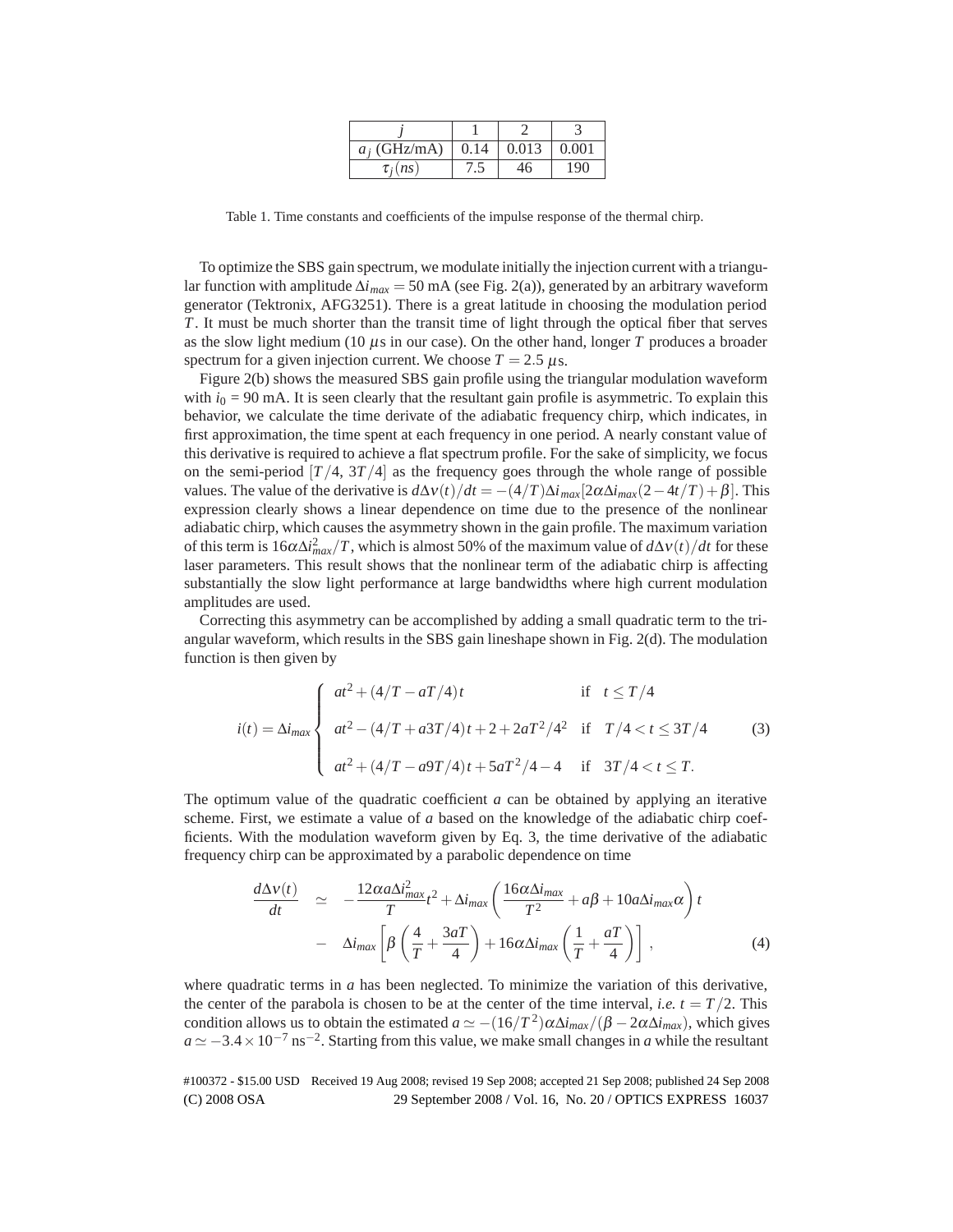

Fig. 3. Experimental setup. The pump laser (DFB1) is modulated by the optimal waveform using an arbitrary waveform generator (AWF) which is computer-controlled. The Er-doped fiber amplifier (EDFA) is used to increase the pump power. Fiber polarization controllers (FPC) are used to match the polarizations of the pump and the signal. The pulses are generated by a pattern generator (PG) that drives a Mach Zehnder Modulator (MZM) placed after the signal laser (DFB2). A photodetector (PD) and a 50-GHz bandwidth sampling oscilloscope (OS) are used to record the pulses.

gain profile is measured for each value. We then compare this profile to an optimum flat-top spectrum by calculating the error as the 2-norm of the difference. After a small number of iterations, a minimum value of the error is obtained, which gives us the optimum value of *a opt*. Note that the value of the quadratic coefficient depends on the particular laser used. For the Sumitomo laser,  $a_{opt} = -2.5 \cdot 10^{-7}$  ns<sup>-2</sup>, which is close to our initial estimate.

Although the asymmetry of the gain profile is removed for the case shown in Fig. 2(d), there are still narrow gain peaks at the edge of the profile that can cause pulse-distortion for large bandwidths. These peaks appear because more time is spent by the instantaneous laser frequency in these regions due to the thermal chirp. They can be removed by adding small jumps to the maximum and minimum values of the modulation waveform. Then, a constant term  $-\Delta i_{max}d_2$  for  $T/4 < t \leq 3T/4$ , and a term  $\Delta i_{max}4d_3(1-t/T)$  for  $3T/4 < t \leq T$  must be added to Eq. 3. The value of the parameters  $d_2$  and  $d_3$  can be obtained following the same iterative scheme performed to obtain the value of the quadratic coefficient *a*. In the case of the Sumitomo laser,  $d_2 = 0.158$  and  $d_3 = 0.04$ . Figure 2(f) shows the final SBS gain profile, with a bandwidth of 7.2 GHz, obtained with the final modulation waveform shown in Fig. 2(e) and for  $\Delta i_{max} = 50$  mA. This systematic procedure to obtain the optimum current modulation waveform can be applied to any DFB laser, where the free parameters  $a, T, d_2$  and  $d_3$  depend on the frequency chirp properties of the particular laser.

We note that modulating the injection current modulates power in addition to modulating the frequency, which can influence de total pump power spectrum. However, numerical simulations show that the power modulation has little effect on the spectrum for the modulation waveform used in the experiment. This can be explained by the relatively long value of *T* used in the experiment, which makes the spectral changes due to power modulation occur over a much narrower frequency range in comparison to the frequency excursion due to the thermal and adiabatic chirp.

(C) 2008 OSA 29 September 2008 / Vol. 16, No. 20 / OPTICS EXPRESS 16038 #100372 - \$15.00 USD Received 19 Aug 2008; revised 19 Sep 2008; accepted 21 Sep 2008; published 24 Sep 2008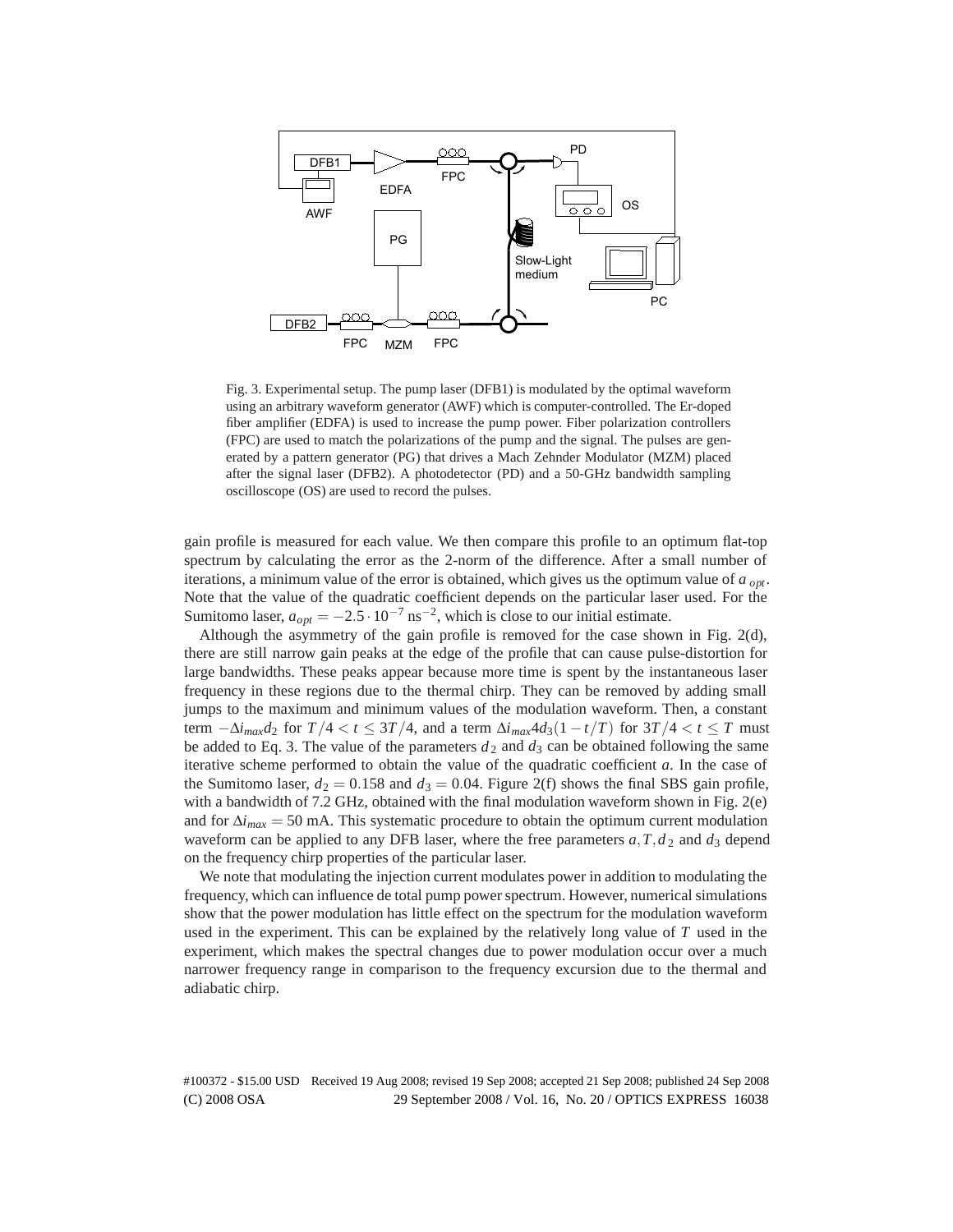

Fig. 4. (a) Fractional delay vs input pump power for experimental data (blue circle) and simulations for the optimal gain profile (black line) and Gaussian gain profile (red dashed line). (b) Output-to-input pulse-width ratio for experimental data (blue circle) and simulations for optimal profile (black solid line) and Gaussian gain profile (red dashed line) (c) Reference pulse (black line) and delayed pulse (red line) for 360 mW showing a fractional delay of 2.6 and an output-to-input pulse-width ratio of 1.7.

## **3. Slow light performance**

The experimental setup is depicted in Fig. 3. We use a 2-km-long Highly Nonlinear Fiber (OFS) that has a smaller effective modal area and thus a higher SBS gain for a given input power in comparison to a standard single-mode fiber. A high-power Erbium-doped fiber amplifier (IPG, EAD-1K-C) provides enough pump power to obtain appreciable gain. Two identical DFB lasers (Sumitomo Electric, STL4416) are used as the pump and the probe lasers and the necessary frequency tuning is achieved by controlling the temperature of each laser. The pump spectrum is broadened by injecting the optimized waveform previously described into the pump-laser drive current using a 50  $\Omega$ -impedance bias-T. The signal pulses are created by amplitude modulating the output of the probe laser with a Mach-Zehnder modulator, which is driven by a pattern generator. The data pulses are measured with a 50-GHz bandwidth digital sampling oscilloscope.

The delay performance is improved with respect to the Gaussian gain profile, as predicted in Ref. [15]. Figure 4(a) shows the experimental fractional delay, defined as the ratio between the time delay and the full width at half maximum (FWHM) of the input pulses. A maximum value of 3 is achieved for a single pulse with an input pulse width of 100 ps and a pump power of ∼440 mW. Figure 4(b) shows the output-to-input pulse-width ratio, which remains below 1.8 for the range of input pump powers used. The simulated results, obtained using the undepleted pump approximation [15], can be seen in the same graphs for the simulated optimal profile, showing a good agreement with the experimental results. For the sake of comparison, we also show the simulated results with a Gaussian gain profile of the same FWHM and total pump power as the simulated optimum gain profile. The experimental results for the fractional delay shows an improvement of 1.3 times the simulated results for a Gaussian gain profile. The distortion for the optimum gain profile is also reduced by a factor of 1.2 at high gains with respect to the Gaussian profile.

Lower broadening factors may be needed for application in telecommunication transmission at 10 Gb/s. This could be achieved by increasing the pump spectrum bandwidth up to 10 GHz. Unfortunately, the laser described in the previous section does not reach this bandwidth for the available injection current Δ*imax*. In order to fulfill this goal, we use another DFB laser as the pump laser (Fitel, FOL15DCWC-A82-19340-B). The previous procedure is repeated to obtain the optimum modulation waveform for this laser. In this case, the adiabatic chirp coefficients are  $\alpha = 0.0012 \text{ GHz/mA}^2$  and  $\beta = 0.35 \text{ GHz/mA}$ , which are similar to the Sumitomo laser

(C) 2008 OSA 29 September 2008 / Vol. 16, No. 20 / OPTICS EXPRESS 16039 #100372 - \$15.00 USD Received 19 Aug 2008; revised 19 Sep 2008; accepted 21 Sep 2008; published 24 Sep 2008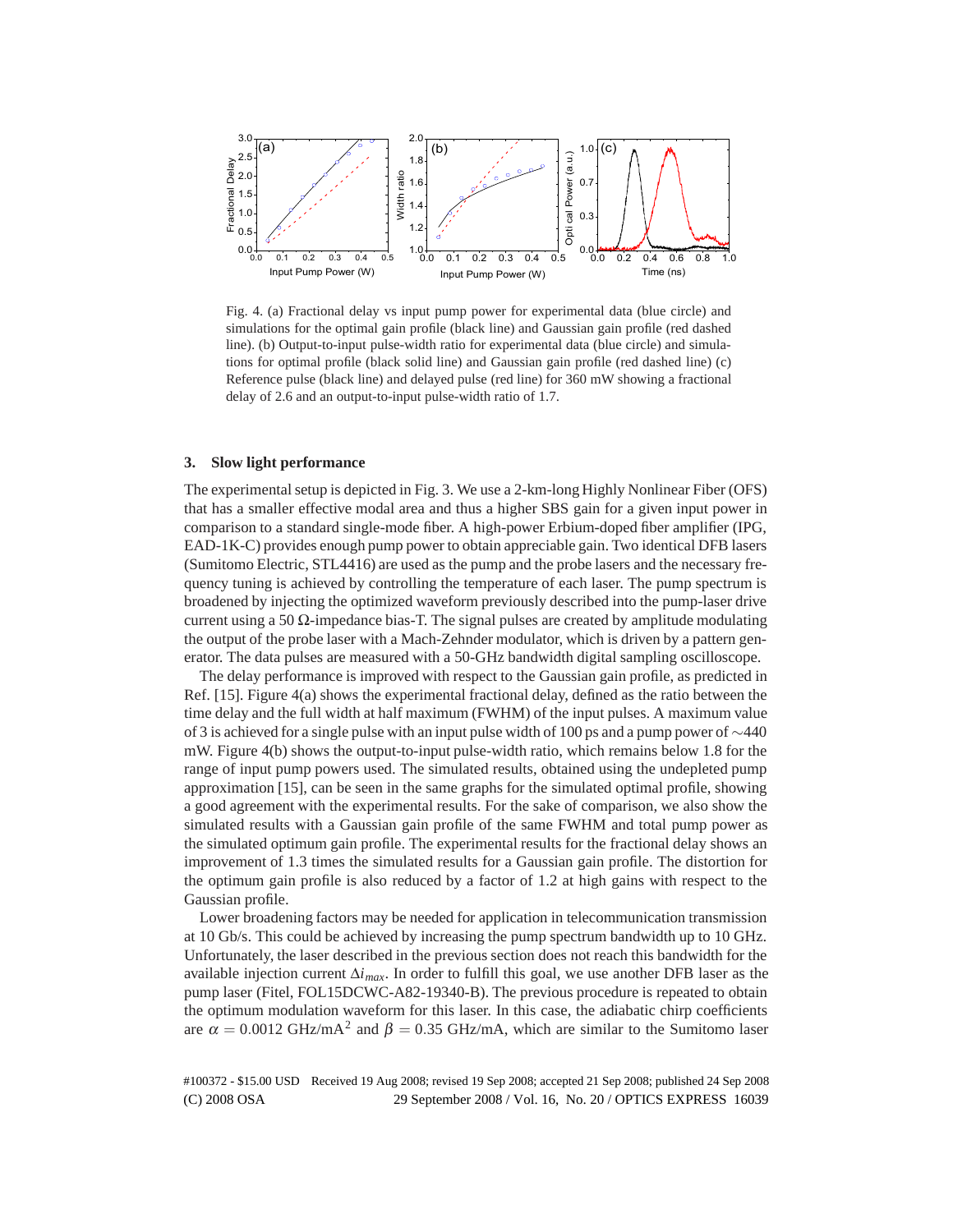

Fig. 5. (a) Gain profile of 9.2 GHz of bandwidth obtained using the Fitel laser with chirp parameters in Table 2. (b) Reference pulse (black line) and delayed pulse (red line) for a pump power of 495 mW. The fractional delay is 2.1 and the output-to-input width ratio is 1.3. (c) Fractional delay vs. input pump power for 100-ps-long pulses. (d) Output-to-input width ratio vs input pump power. Simulations for an optimum flat-top gain profile (black line) and for a Gaussian profile (red dotted line) are also shown.

parameters. The coefficients and time constants of the thermal chirp are shown in Table 2. We choose the same period  $T = 2.5 \mu s$  for the modulation waveform, and the new parameters for the optimum waveform are  $a = 1.5 \cdot 10^{-7}$  ns<sup>-2</sup>,  $d_2 = 0.12$   $d_3 = 0.09$ , and  $i_0 = 200$  mA. Figure 5(a) shows the flat-top gain profile obtained with this pump laser with a bandwidth of 9.2 GHz.

| $a_i$ (GHz/mA) |     | 0.5 |  |
|----------------|-----|-----|--|
| $\tau_i(n s)$  | 16. |     |  |

Table 2. Time constants and coefficients of the impulse response of the thermal chirp for the Fitel laser.

Using this broader-bandwidth flat-top gain profile, the distortion can be reduced. However, the delay is also reduced because the SBS gain is lower at this broader bandwidth at a given laser power. Figure 5(a) shows the delay as a function of the pump power, while Fig. 5(b) shows the measured output-to-input width ratio. A delay of 2.1 pulses with a broadening factor of 1.3 has been achieved.

## **4. BER measurements**

The designed SBS gain spectrum is optimized for single-pulse propagation [15]. To assess its behavior in communication applications we propagate a high data-rate stream of pulses through our system. We measure the bit-error-rate (BER) performance for a  $2^7$ -1 10-Gb/s NRZ pseudorandom bit sequence (PRBS) and measure the maximum delay achieved with error-free opera-

(C) 2008 OSA 29 September 2008 / Vol. 16, No. 20 / OPTICS EXPRESS 16040 #100372 - \$15.00 USD Received 19 Aug 2008; revised 19 Sep 2008; accepted 21 Sep 2008; published 24 Sep 2008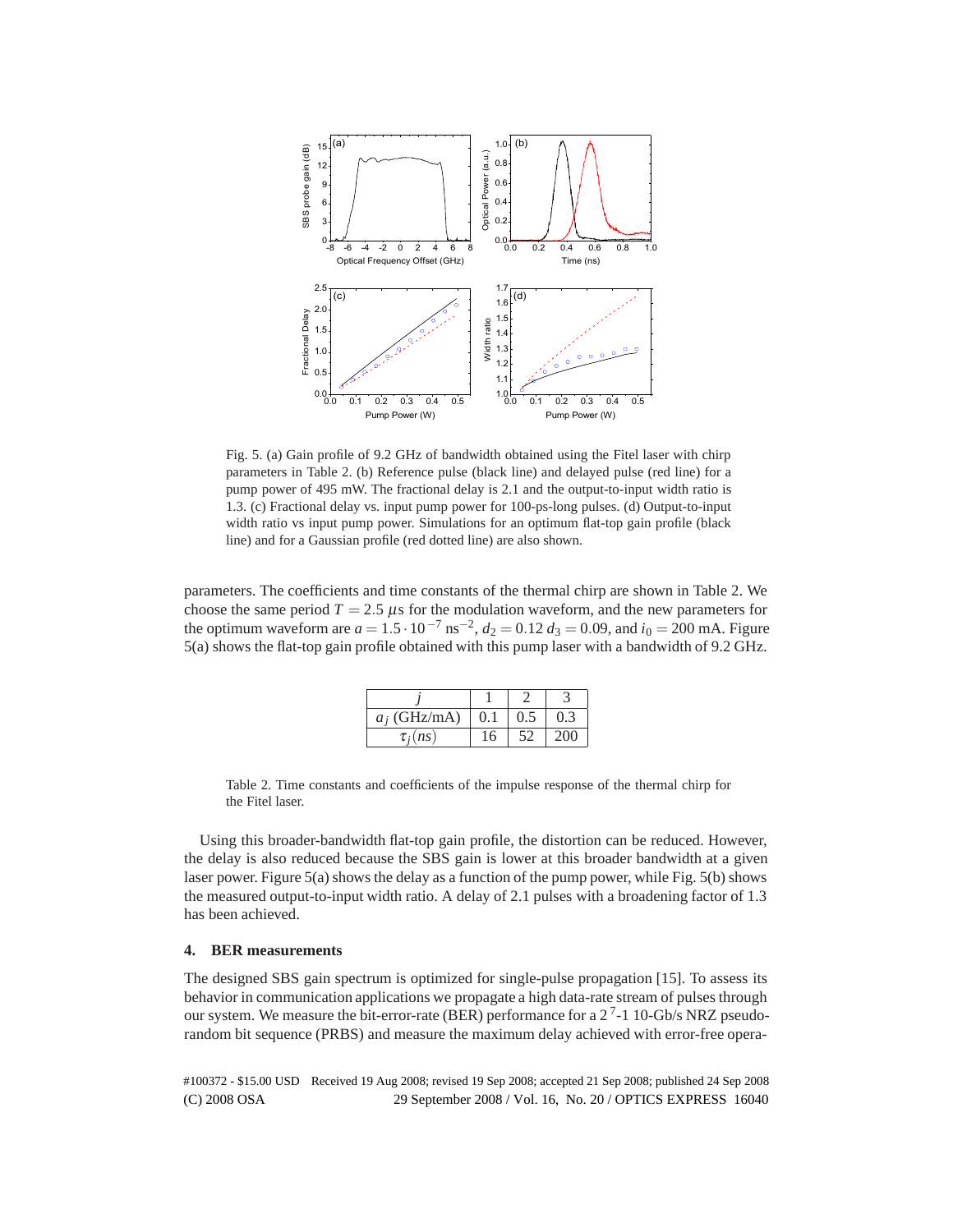

Fig. 6. Eye diagrams of pseudo-random bit sequence in the (a) absence and (b) presence of the pump laser with a power of 160 mW.

tion (BER *<* 10−9). The MZM (EOspace, 12 Gb/s) is driven by a PRBS generated by a Pattern Generator (HP 70004A) to create the optical input sequence. An optical modulator driver (JDS, H301-1110) is used to increase the amplitude of the modulation. We use the 9.2-GHz gain profile shown in Fig. 5(a). The power reaching the photodetector (NewFocus, 1544B, 1 mW maximum input power) is kept constant in all the measurements using a variable attenuator placed before the receiver. An Error Perfomance Analyser (Agilent, 70843B, 0.1-12 Gb/s) is used to measure the BER. With this device, we were not able to directly measure the slowlight delay of the data stream. Therefore, we use a 8-GHz oscilloscope (Agilent, DSO80804B) to measure the delay. Although the limited bandwidth of the oscilloscope distorts the pseudorandom bit sequence, we find that the temporal position of the maximum eye opening, and thus the delay, can be determined accurately as verified by numerical simulations of our system.

BER performance is mainly degraded by the noise introduced by the Raleigh backscattering and by the filtering effect of the limited gain bandwidth. We use an input signal power of up to 12 dBm to reduce the former cause of degradation while the flat top SBS gain profile reduces the latter while improving the delay, as discussed in Sec. 2. Figure 6 shows the eye diagram for the output and input sequences for an input pump power of 160 mW, which corresponds to a maximum *small-signal* SBS gain of 13 dB. The maximum delay under free-error operation is 28 ps which was achieved for this input pump power. This result is below the 35 ps delay time achieved with error-free operation by Yi *et al.* in [14].

In our experiment, we believe that the optical input sequence is already somewhat distorted (just below a BER of  $10^{-12}$ , the limit of the BER analyzer. Thus, relatively low distortion by the slow-light channel raises the error above the error-free threshold. In addition, Raleigh backscattering of the pump light may contribute to the noise seen in Fig. 6, which degrades the BER. This scattered light could be partially removed using a spectral filter before the photodetector. Besides that, other modulation formats, such as PSBT or DPSK, have shown to provide better performance due to higher dispersion tolerance and spectral efficiency [14, 25]. Finally, an optimized profile based on other distortion metrics such as eye-opening or power penalty could provide better results, as pointed out in [15].

### **5. Conclusions**

We have obtained an optimized SBS gain profile to achieve large delay of 10 Gb/s signals while minimizing the pulse distortion. To obtain the profile, measurements of the instantaneous frequency evolution of the pump laser are performed. These measurements are used to design an optimal waveform to modulate the injection current of the pump laser to obtain a flat top gain

(C) 2008 OSA 29 September 2008 / Vol. 16, No. 20 / OPTICS EXPRESS 16041 #100372 - \$15.00 USD Received 19 Aug 2008; revised 19 Sep 2008; accepted 21 Sep 2008; published 24 Sep 2008